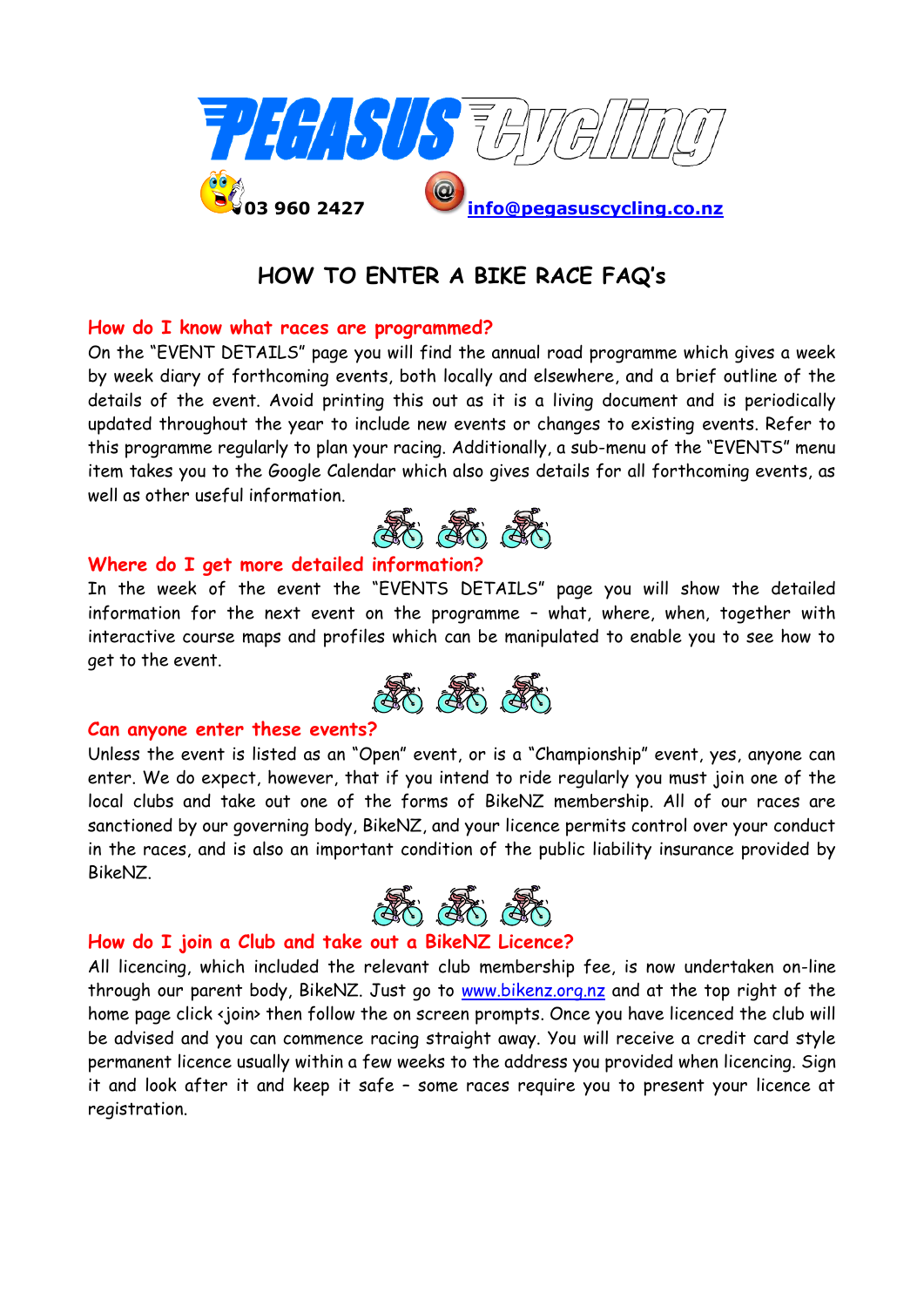

#### **What do I do next?**

On the website page giving detailed information for the next event you will see the instructions for entering a race. For all weekly club racing you will need to enter on line (through the club website) or (if you do not have access to the internet) call in and leave your name on the Race Registration Line – 0832 43615 - by the Thursday night prior to the race. This permits time for the club handicappers and administrators to prepare for the race, produce start lists, and set up the electronic timing system.



#### **How do I know what grade to enter?**

If you are a new rider, you should leave a contact number when entering on-line or on the Race Registration Line. The club handicapper will get in touch to assess your ability so as to place you in the appropriate grade. As you race more regularly our database of your results and performances will enable us to more accurately place you in the correct grade for all types of course and events, maximizing your competitiveness and enjoyment. This is in the form of the current handicapping ladder which is available to view on the web site.



## **I'm not sure if I will be able to make it to the race, what should I do?**

If in doubt, enter. It is much easier for the club and the timing system to cope with "nonstarters" than it is to have to process on the day "late entries". If possible please call in on the Race Registration Line to withdraw. You can do this at any time, even after the Thursday night deadline.



### **Can the race be cancelled?**

Very rarely, and only in exceptional circumstances (dangerous weather conditions, unforeseen roading issues, etc). If there are any last minute cancellations or changes they will be notified on the Race Registration Line, and, if time permits, the website and the club Facebook page.



### **What is involved with the Electronic Timing System?**

Every rider in the race must fit an electronic timing transponder (Wheel Tag) to their bike which will accurately record your result. To simplify race set up and registration processes, each rider has a wheel tag allocated, and is expected to purchase a personal tag (\$25) which remains your property so long as you remain with the club. You will be provided with a wheel tag holder which remains on your bike at all times. Remember to fit your wheel tag to the holder each time you come out to a race otherwise the timing system cannot detect you finishing and you may not appear in the results unless identified manually by the judges. If you lose your wheel tag you will need to purchase a replacement from the club.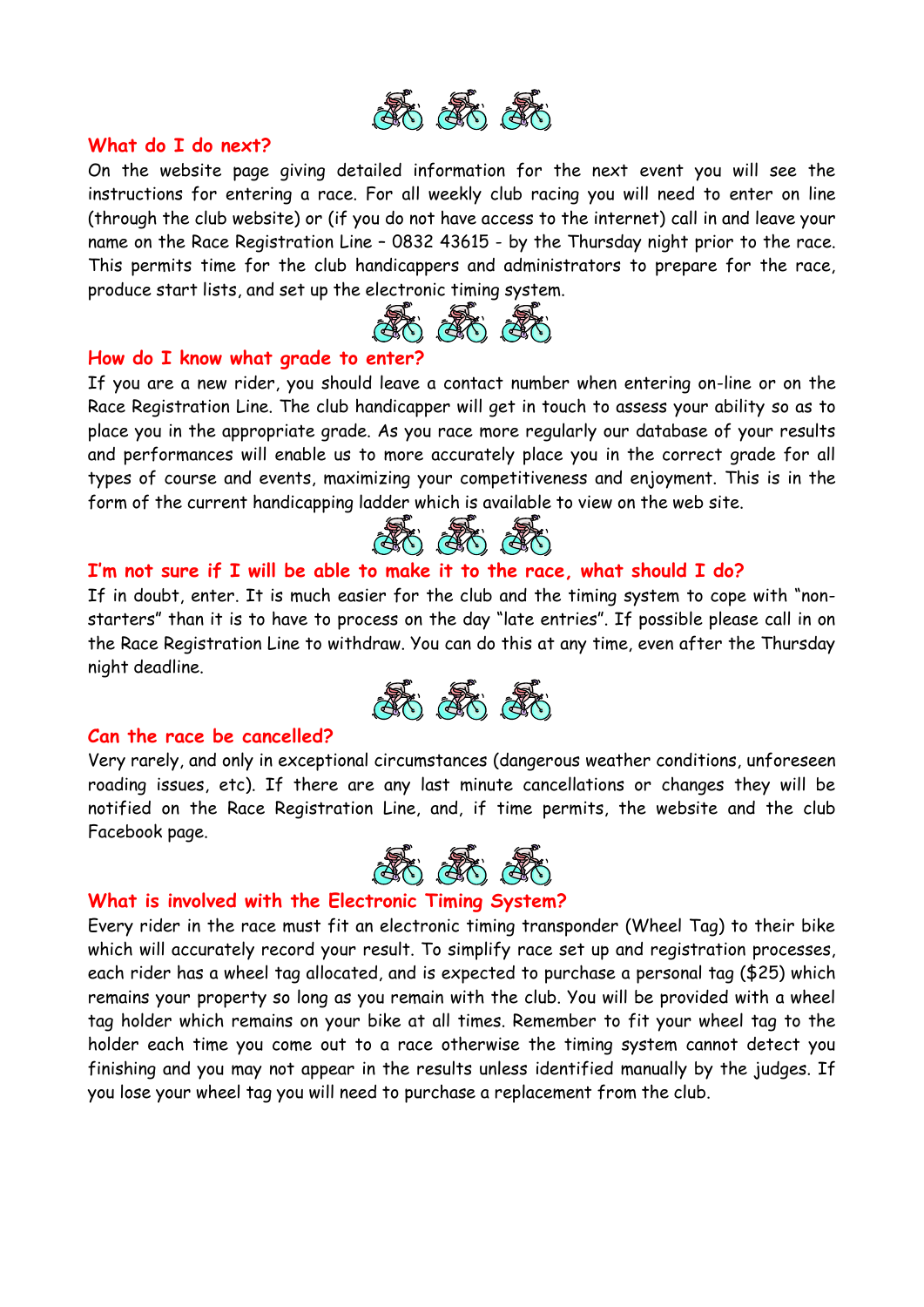

## **What do I need to do at Race Registration?**

First and foremost, try to get to the race at least 1 hour before the advertised start time. Officials have around 30 seconds to process each rider and this can not all be done in the last few minutes before start time. It is important to try and get the race started on time, so help us by arriving in good time.

Try and bring the correct entry fee to speed up the process. We will accept cheques if necessary but do not have facilities at the event for EFTPOS or credit card payment.

Remember to bring along an extra \$25 at your first race to purchase your wheel tag.

Sign against your name on the "Sign On Sheet" providing an emergency contact number (not the number of your own cellphone please). This form will tell you your race number

You are signing that you acknowledge and will abide by the race rules which are displayed nearby.

Tell the race secretary your race number and they will exchange your entry fee for your race number and issue you with a wheel tag, if necessary.

There will be copies of the start list available at registration – please take one.



## **What happens next?**

At registration course maps will be displayed – study them and familiarize yourself with the course.

From the start sheet you will see the time you are due to start – be at the start no later than 5 minutes prior to start time to receive the race safety briefing.

Be ready to race at start time – Food? Water? Race Number? Wheel Tag? Listen carefully to the briefing – it is for your safety.



## **What if I need to pull out of the race once it has started?**

Advise the judges at the finish line, or, if not practical, the nearest race official or marshal. Return you race number (and wheel tag if it is not your personal tag) to registration, or, if not practical, the nearest race official or marshal.



### **What if there is an accident?**

We have first aid facilities on course, but if there is an accident you are required to stop and give assistance until a race official arrives, whilst another rider advises the nearest race official or marshal.



## **What do I do at the end of the race?**

Keep the finish area clear – other riders will be finishing after you.

Refreshments will be provided after the race whilst waiting for the presentations – please support whenever possible.

Return you race number to registrations (and your wheel tag if it is not your personal tag) Offer your apologies to the Event Manager if you think you are a prize winner and cannot stay for the presentations.